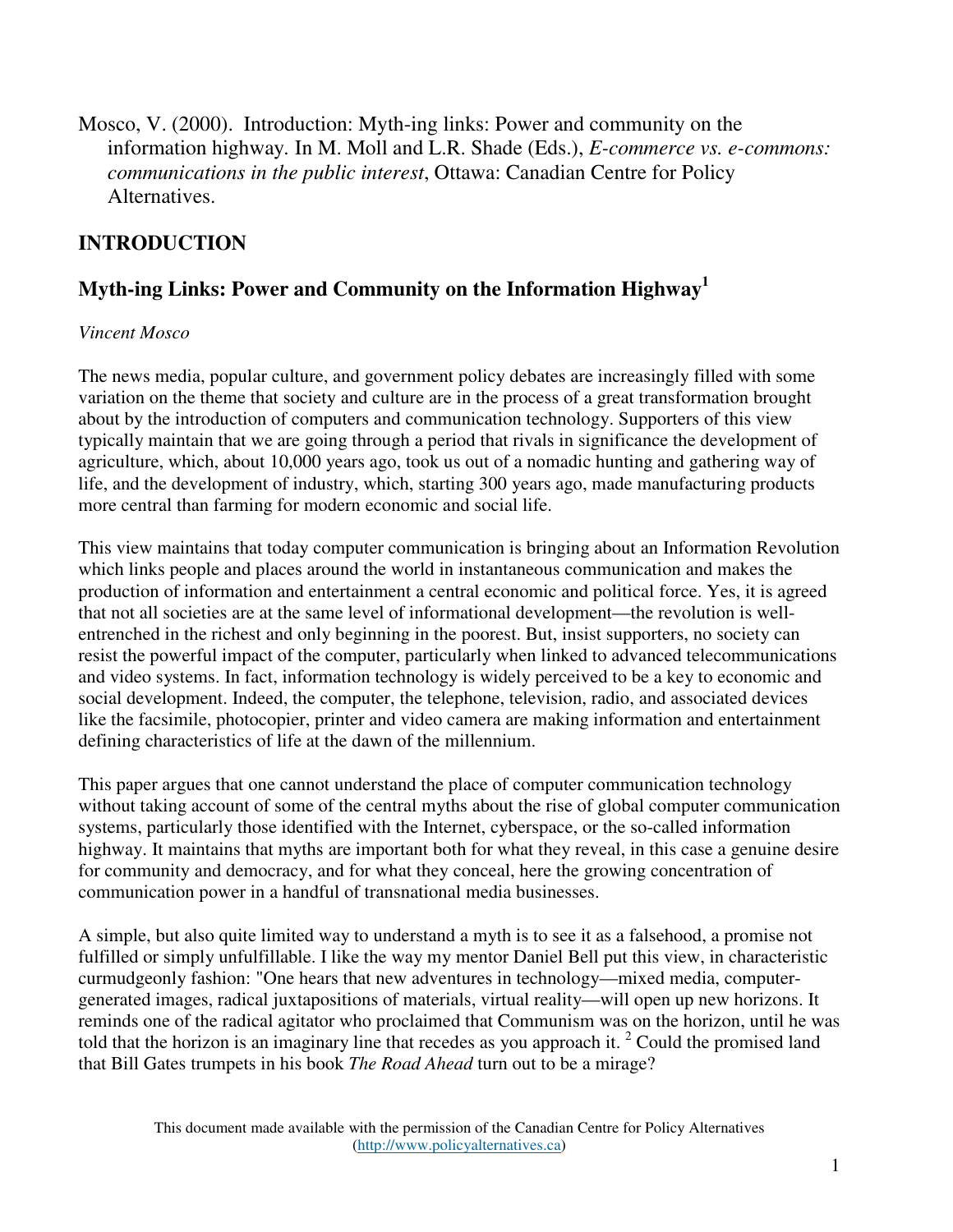Much has been written about the history of technology from this conception of mythology. We look with amusement, if also with some condescension (what the historian Edward Thompson called the "massive condescension of posterity"), at 19th century predictions that the railroad would bring peace to Europe, that steam power would eliminate the need for manual labour, and that electricity would bounce messages off the clouds (though turn of the century references to "celestial advertising" contain a modern ring). But we certainly have contemporary variations on this theme. After all, in the 1950s supporters of nuclear power boasted that the "Mighty Atom" would soon bring us heat and electricity "too cheap to meter" and, when applied to treating the oceans, would deliver a near limitless supply of drinking water to the world. $3$ 

These are all myths in the sense of seductive but false tales containing promises unfulfilled or unfulfillable. As myths, they promote what historian David Nye has called a vision of the "technological sublime," a literal eruption of feeling that briefly overwhelms reason only to be recontained by it. Or, better still, as his mentor Leo Marx put it, "the rhetoric of the technological sublime" involves hymns to progress that rise "like froth on a tide of exuberant self-regard sweeping over all misgivings, problems, and contradictions."<sup>4</sup>

Such a vision may have succeeded in winning popular support for the railroad, steam, electricity, and nuclear power. And, particularly in the case of the first three, many would say that on balance they generated more good than harm. Nevertheless, society has also paid an enormous price for their false promises—in lives and resources sacrificed to realize impossible dreams.

Some would argue that we are giving in to similar false promises about the new computer communication technologies. Guarantees of instantaneous communication throughout the world, of a genuine global village, are, in essence, pledges of a new sense of community and of widespread popular empowerment. They offer a world in which people meet directly across borders without the intervening filters and censors set by watchful governments and profit-conscious businesses.

But, critics contend, these promises are no less mythological than boundless cheap energy or water.<sup>5</sup> Yes, they concede, many people are making use of relatively inexpensive computers to trade messages with people around the world. But the number doing so is relatively small in a world most of whose people have yet to use a telephone. In fact, a parallel can be drawn between the people who regularly travel down the information highway and the early users of radio.

In the 1920s, amateur enthusiasts and educators pioneered in the new wireless technology, communicating over vast distances without political or economic controls. Emboldened by their new invention, many of these people also felt the allure of virtual community and popular power. How could any material force get in the way of invisible messages travelling through the ether? But, the critics remind us, a lot got in the way of their dreams of democratic community. Once businesses figured out that they could make money by selling the ether or, more specifically, by selling radio audiences to advertisers (giving new meaning to T. S. Elliot's "patient etherized upon a table"), they pressured governments to open radio to commerce. These same governments quickly recognized the power of the new technology and either took complete control or shared it with business, leaving the amateurs, educators and other pioneers with little. By the 1930s in North America and Europe, radio was no longer the stuff of democratic visions.<sup>6</sup>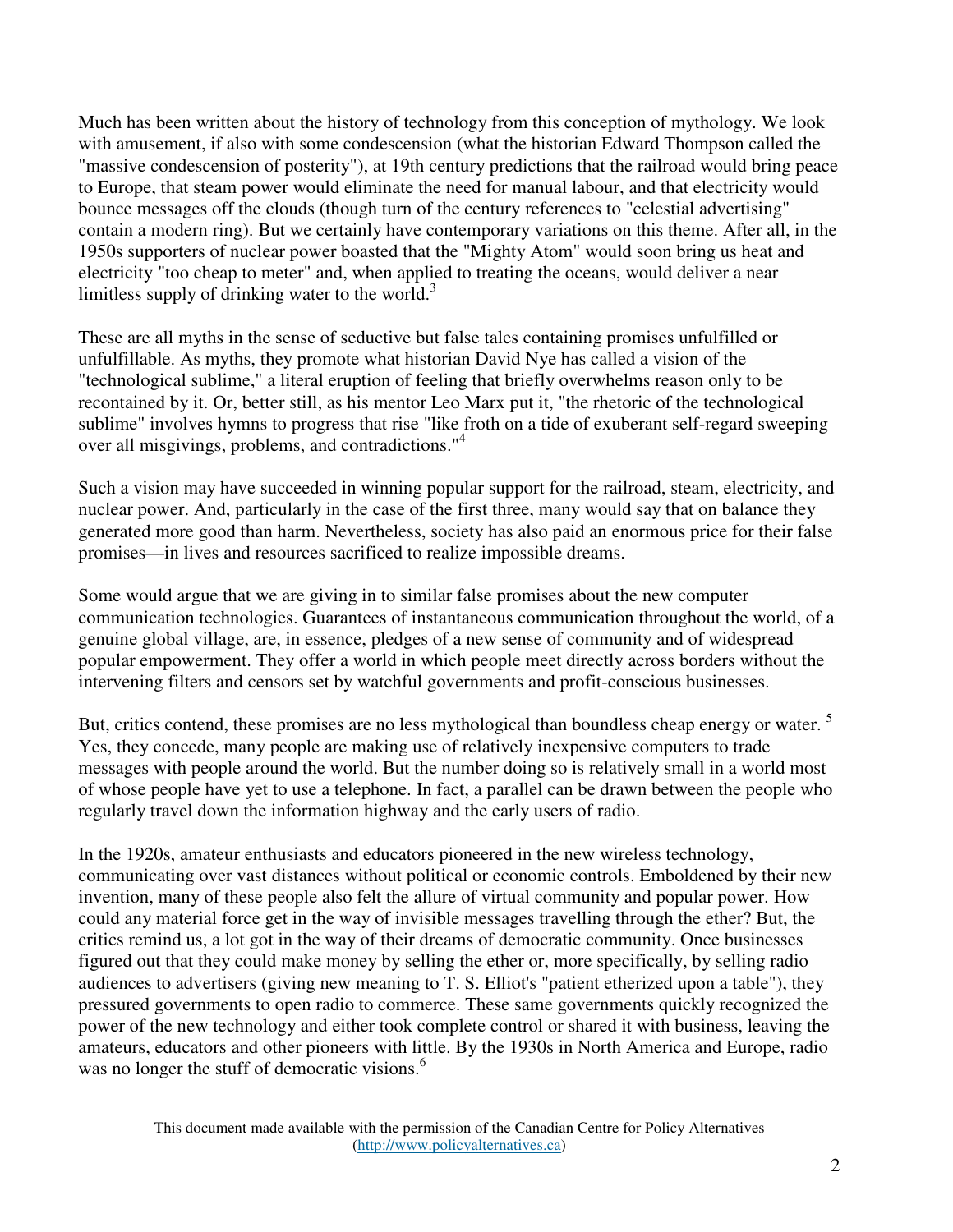Today, governments worried about the loss of control and businesses eyeing cyberspace as a new marketplace—as a source of new commodities and a means to repackage old ones —lead critics to conclude that history is in the process of repeating itself. Part of the process of preventing another lost opportunity is to unmask the myth that today's information highway is inevitably leading us to a new sense of community and to democratic communication.

Notwithstanding its value, debunking these myths reflects a limited view, one restricted to the idea that myth simply falsifies reality. But myths are more than fabrications of the truth. As the anthropologist Claude Levi-Strauss tells us, myths are stories that help people deal with contradictions in social life that can never be fully resolved.<sup>7</sup> They are one response to the inevitable failure of our minds to overcome their own cognitive or categorical limits to understanding the world. One such contradiction is the desire to retain our individuality and yet participate fully in a collective community. Another is the wish to control our circumstances, even as we also desire to give up some control to bring about democracy. The inability to figure out how to "have our cake and eat it too" leads people to embrace myths that help them to deal with the irreconcilable.

In this respect, as the philosopher Alisdair MacIntyre concludes, myths are neither true nor false, but living or dead.<sup>8</sup> A myth is alive if it continues to give meaning to human life, if it continues to represent some important part of the collective mentality of a given age, and if it continues to render socially and intellectually tolerable what would otherwise be experienced as incoherence. To understand a myth involves more than proving it to be false. It means figuring out why the myth exists, why it is so important to people, what it means, and what it tells us about people's hopes and dreams. Put simply, myth is congealed common sense, with common sense understood as being what Antonio Gramsci meant when he said "Every philosophical current leaves behind a sedimentation of common sense: that is the document of its historical effectiveness. Common sense is not something rigid and immobile, but is continually transforming itself, enriching itself with scientific ideas and with philosophical opinions which have entered ordinary life. Common sense creates the folklore of the future, that is, a relatively rigid phase of popular knowledge at a given place and time."<sup>9</sup>

This conception of myth as living, meaningful story is particularly powerful because it suggests why people embrace it even in the face of otherwise compelling contrary evidence. Myth does not just embody a truth; it shelters truth by giving it a natural, taken-for-granted quality. According to the literary critic Roland Barthes, myths naturally conjure up a desired end, rather than suggest how to deflect or critique it. In this respect, myths transform the messy complexities of history into the pristine gloss of nature. As he puts it in his *Mythologies*, "Myth does not deny things; on the contrary, its function is to talk about them; simply, it purifies them, it makes them innocent, it gives them a natural and eternal justification, it gives them a clarity which is not that of an explanation but that of a statement of fact."<sup>10</sup>

Myth provides a "euphoric clarity" by eliminating complexities and contradictions. In essence, myth is depoliticized speech—with "political" understood broadly to mean the totality of social relations in their concrete activities and in their power to make the world. More positively, following Thomas Hine, myths are "an attempt to invest our lives with a meaning and a drama that transcend the inevitable decay and death of the individual. We want our stories to lead us somewhere and come to a satisfying conclusion, even though not all do so." <sup>11</sup>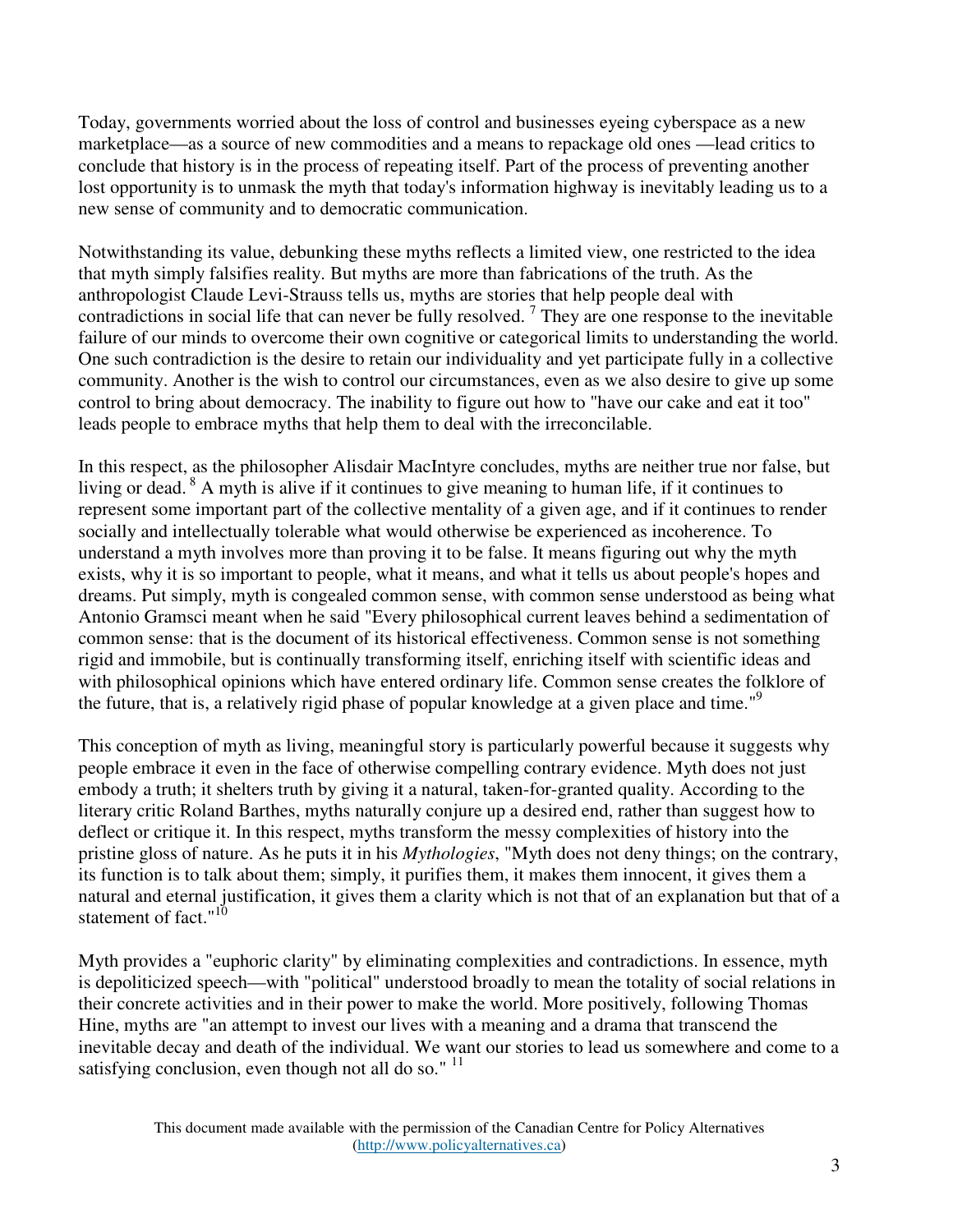The information highway is a powerful myth because it goes a long way to satisfying these characteristics. It is a story about how ever smaller, faster, cheaper, and better computer and communication technologies help to realize, with little effort, those seemingly impossible dreams of democracy and community, with practically no pressure on the natural environment. According to this view, the information highway empowers people largely by realizing the perennial dream of philosophers and librarians: to make possible instant access to the world's store of information without requiring the time, energy and money to physically go where the information is stored.

Moreover, the story continues, computer networks like the Internet provide relatively inexpensive access, making possible a primary feature of democracy—that the tools necessary for empowerment are equally available to all. Furthermore, this vision of the information highway fosters community because it enables people to communicate with one another in any part of the world. As a result, existing communities of people are strengthened and whole new "virtual" communities arise from the creation of networks of people who share interests, commitments, and values.

All of this is accomplished safely, because violent crime does not invade virtual communities, and with generally sound environmental consequences. Energy use is more than counterbalanced by savings in travel. In essence, by transcending time, space and resource constraints, (approximating what Marx called in the *Grundrisse*, "the annihilation of space with time"), the information highway provides the literal and figurative missing links that bring genuine, sustainable democracy and community to a world in desperate need of both.

Versions of the myth come in various shapes and sizes. It is increasingly common to have it presented with what Barthes called in his *Mythologies* "inoculation." This is the admission of a little evil into the mythic universe in order to protect against a more substantial attack. Yes, these more sophisticated versions admit, there are potholes in the information highway. Not everyone has access to the network, nor does every virtual community feel like a neighbourhood. Not all information is available, and some of it is too expensive for many people. Breeches of privacy take place and some people log on to the net with mischief on the mind. Such admissions serve to protect the myth by granting that there are flaws in cyberspace. But the flaws, it is concluded, are well outweighed by the unique potential to overcome time and space with communication.

Inoculation is particularly strong when combined with another protective covering that Barthes found in most major mythologies: the tendency for myth to transcend history. Here the myth says ignore history because the information highway is genuinely something new, indeed, the product of a rupture in history: the Information Age. Until now, information was scarce; it is now abundant. Until now, communication technology was limited; it is now universally available at prices that are rapidly declining. Until now, people had to work primarily with their hands making things; they now work primarily with their heads, creating knowledge and providing services. Until now, your choice of community was limited mainly by accident of birth; today it is entirely open to choice and subject to constant renewal and change. There is no need nor genuine value in placing the Information Age in historical context, because everything that came before is pre-history, of little value save to account for the extent of the contemporary rupture. Like the division between Old and New Testaments in the Christian Bible, the Information Age and what came before are fundamentally different worlds.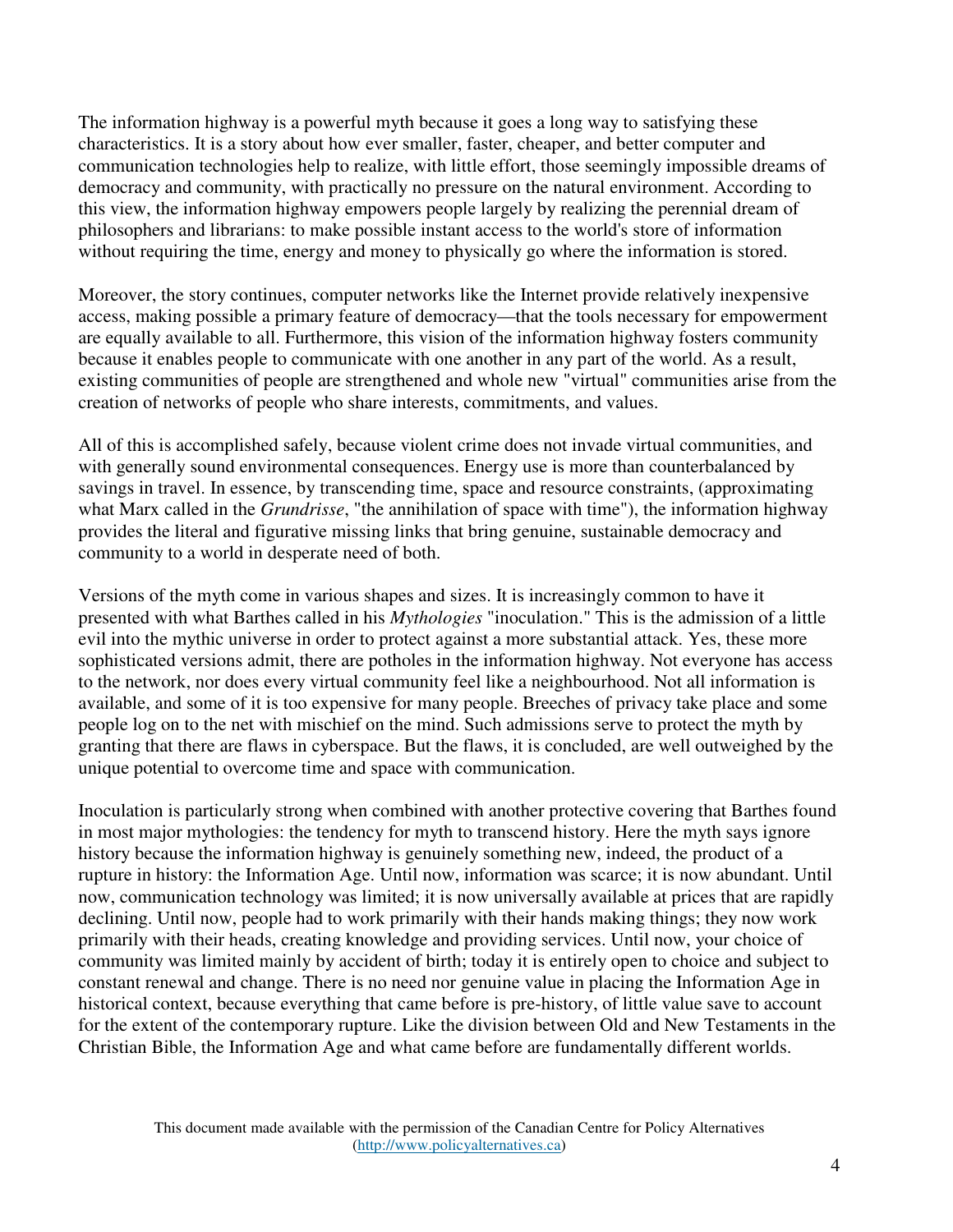Nicholas Negroponte, the director of M.I.T.'s world-renowned Media Lab, provides one of the more extreme versions of this radical break-with-history viewpoint. In *Being Digital*, Negroponte argues for the benefits of digits (what computer communication produces and distributes) over atoms (us and the material world), and contends that the new digital technologies are creating a fundamentally new world that we must accommodate. In matter-of-fact prose, he offers a modern-day prophet's call to say good-bye to the world of atoms, with its coarse, confining materiality, and welcome the digital world, with its infinitely malleable electrons able to transcend spatial, temporal and material constraints. The world of atoms is ending; we must learn to be digital.  $^{12}$ 

In the world of mythology, Negroponte would be considered a bricoleur, someone who, following Levi-Strauss's usage, pulls together the bits and pieces of technology's narratives, to fashion a mobilizing story for our time—what Nerone has called the heroic narrative with didactic effect.<sup>13</sup> Negroponte and others like him (Bill Gates in *The Road Ahead* does likewise) are fashionable rag and bones men, in the sense that William Butler Yeats gave the expression when he said that myths are forged "in the foul rag and bones shop of the heart."

The denial of history is central to understanding myth as depoliticized speech, because to deny history is to remove from discussion active human agency, the constraints of social structure, and the real world of politics. According to myth, the Information Age transcends politics because it makes power available to everyone and in great abundance. The defining characteristic of politics, the struggle over the scarce resource of power, is eliminated. History has a new beginning with the end of traditional politics.

This compelling vision is increasingly the subject of critical accounts that debunk the mythology. According to these, the information highway is increasingly in the hands of corporate giants whose base in television, telephony, Hollywood, publishing, computer hardware and software, gives them the resources to control pricing and product on the highway.<sup>14</sup> Yes, information and power are intimately connected, but only insofar as computers deepen and extend the power of Time-Warner, Rupert Murdoch's News Corp., Hachette, Disney, Silvio Berlusconi's Fininvest, Microsoft, Matsushita, and other information conglomerates.

Yes, amateurs, educators, and computer hackers, the contemporary version of the mythological trickster, continue to ride the highway at little or no cost, creating furrowed brows in the executive suites. But it is just a matter of time, critics contend, before a handful of transnational companies take near-complete control of the highway and its product. The early warning signs, such as Internet advertising, shopping, banking, access fees, tightening security controls, and the explosion of "firewall-protected" intranets point to the inevitable victory of the market over democratic communication.

Inoculated against this powerful criticism, myth-makers and their believers hold onto the faith. But, the critics insist, if they were to look closely atthe powerful forces mobilizing to make the information highway just another profit centre, they would have to admit that, far from a rupture with history, computer communication is little more than business as usual. A world of information haves and have-nots is far more likely than a global village or a world of virtual communities. Furthermore, the computer enthusiast, alone in front of the screen, is less the new model of human participation in community and more its sad caricature. Community, they insist, requires social interaction, a genuine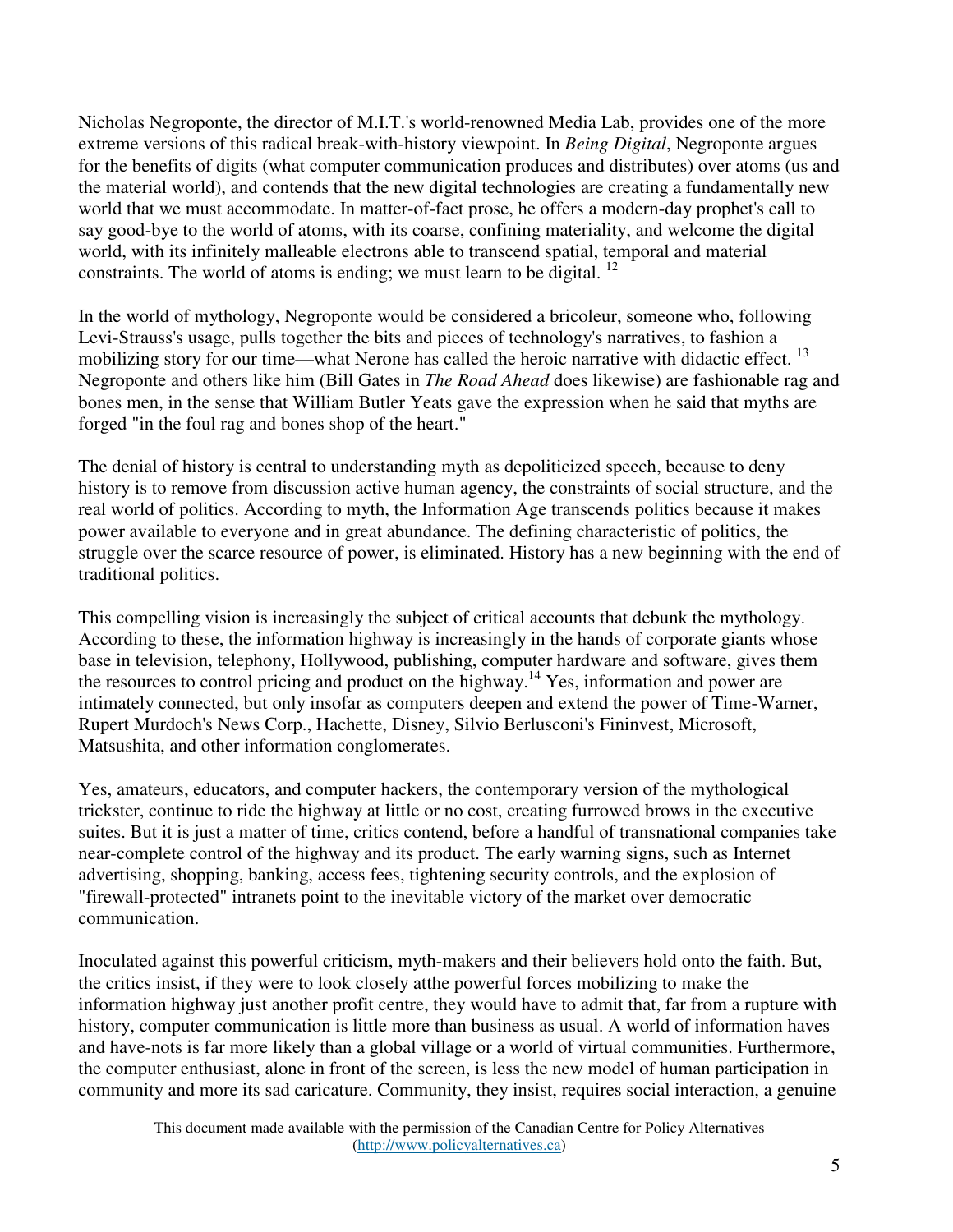coming together of people in physical contact to exchange ideas and feelings, to debate and plan, to make use of all of the senses with all of their nuances.

At best, community in cyberspace is one small tool, one extension of the senses to build social networks.<sup>15</sup> Critics maintain that the energy invested in mastering the technology and in simply dealing with its demands would be better spent in building direct connections with people. For people skeptical of virtual community, computer communication reflects little more than the extent of human alienation. The claim that the technology provides the literal missing link between power and community is little more than myth.

Another approach to critical reflection on computer communication requires a slight shift in the meaning of mythology. If myths are viewed not so much as true or false but as living or dead, then we need to do more than determine how well the myth stacks up against reality and address what the myths mean for the people who profess them. What do they tell us about what matters to people today? Why such a strong response to the promise of power and community? Why do the myths work in spite of the evidence suggesting that cyberspace is seriously flawed?

The myths of cyberspace work in part because people genuinely want power and community. They provide strong evidence that people desperately want to control their lives and also want to be part of a larger social totality that provides emotional and intellectual support. And they are potent evidence of just how difficult it is for people to accomplish this today. The rise of transnational businesses whose power rivals that of national governments and the decline of public institutions which, however flawed, once offered a buffer to organized power, makes it difficult to envision how people can regain control over their lives and create viable communities. Critics conclude that it will take a substantial force to overturn what appears to be the inexorable concentration of power in the hands of corporate giants and the decline of community and neighbourhood.

At this point, a detour in this narrative is tempting. For is not the yearning for community and neighbourhood itself the response to a myth of a golden age when neighbours mattered and communities were distinctive places where people chose to build a public life? As the University of Toronto's Barry Wellman has recently shown, following a long tradition of community research in sociology, the neighbourhood was also a place of exclusion—not particularly golden for racial minorities or gays, nor for many women who experienced place as where they were kept. There were good reasons why the song "We've gotta get out of this place" resonated with a generation!

And yet, we need to be cautious about overreacting, about falling prey to the tendency to see all communities as, in the title of Benedict Anderson's delightful but overcooked book, *Imagined*  Communities.<sup>16</sup> It is important to resist the tendency to adopt a variant of E. P. Thompson's "massive condescension of posterity" which, while rejecting the inevitablity of progress, nevertheless refuses to see decline or to admit to the possibility that the past may have offered a superior social form, such as the sense of physical, social, and spiritual place embodied in historic communities.

Nevertheless, whether the longing is for a real or imagined community, the longing is real, and for many people computer communication—and specifically the information highway—offer a near magical means to overcome it. Faced with the enormous challenge, and understandably discouraged that the traditional ways of organizing people to bring about social change can possibly work, people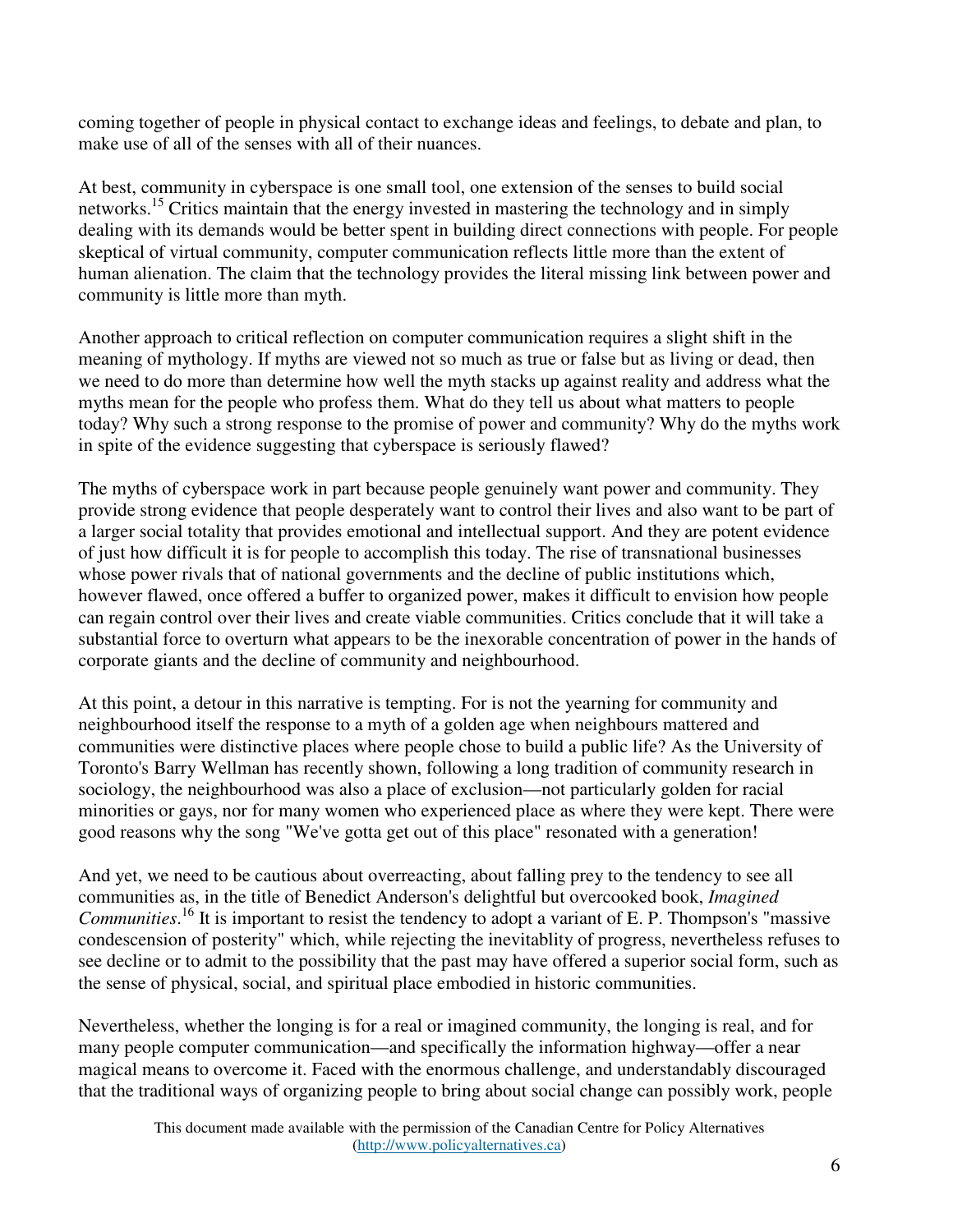turn to technology for the answers. The technology offers a seductive deal. In return for learning how to navigate the information highway, you can increase your power and your sense of community without having to leave your home or office. The promise of overcoming age-old constraints on mobilizing people for social transformation is at hand. Everything from the banality of dealing with people one face at a time, to the resources it takes to get from place to place and to maintain solidarity, are solvable from the keyboard.

The magic wand of computer communication is undeniably seductive. It is also undeniable that much of the allure is manufactured by the very companies that stand to benefit from the sale of computer technology, software, and access to the information highway. Indeed, we are in the midst of a worldwide effort, organized by many different companies and governments in many different ways, to make computer communication a transcendent spectacle.

the latest iteration in Nye's "technological sublime."<sup>17</sup> Everything from advertising to trade shows, from demonstration projects to conferences, speaks of a campaign to market the magic, to surround computer communication with power, speed, and the promise of freedom.

There is nothing new here. Students of the history of technology will recall similar attempts to make electricity a spectacle by lighting up streets and buildings in the downtowns of many cities and towns, turning them into miniature versions of New York's Great White Way. Moreover, one can argue that such spectacles as the Internet's Electronic World's Fair, a cyberspace version of the great exhibitions that touted earlier technologies, are valuable in overcoming people's natural reluctance to try something new. But in doing so they make it easier for people to turn to the technology for solutions to problems better addressed through the admittedly old, admittedly banal, forms of social mobilization. However one feels about their politics, last year's Million Man March in the United States and the recent mass protest in Toronto demonstrated that traditional forms of social mobilization and opposition can still speak louder than messages transmitted in electronic space.

When we begin to understand computer communication as a mythology that speaks to genuine unmet needs and aspirations, we can understood its seductive power, why it is that people are so taken (and taken in) by it. We can also begin to comprehend why a critical minority dismisses making use of the technology as just another form of co-optation.<sup>18</sup> Again, there is nothing entirely new here. In the 1920s and '30s, trade unionists debated the value of using commercial radio to get out labour's message.<sup>19</sup> The key to a useful response to computer communication, as it was for radio, is to recognize that it is less than its enthusiasts make it out to be and more than rejectionists maintain.

Computer communication is not a transcendent, magical force that marks a break with history, let alone a shift from a world dominated by atoms to one controlled by digits. Computer communication by itself does not bring about social change and is no less banal than any other technology. Nevertheless, like other technologies, including newspapers, radio and television, computer communication can be used effectively as one among a wide range of instruments to mobilize people, foster communication, produce, process and use information. This must be done carefully because the terms of access and use are increasingly set by corporate giants who have little sympathy for movements that might challenge their own hegemony. Nevertheless, the development of networks to connect peace, environmental, feminist and labour organizations provide models of alternative use.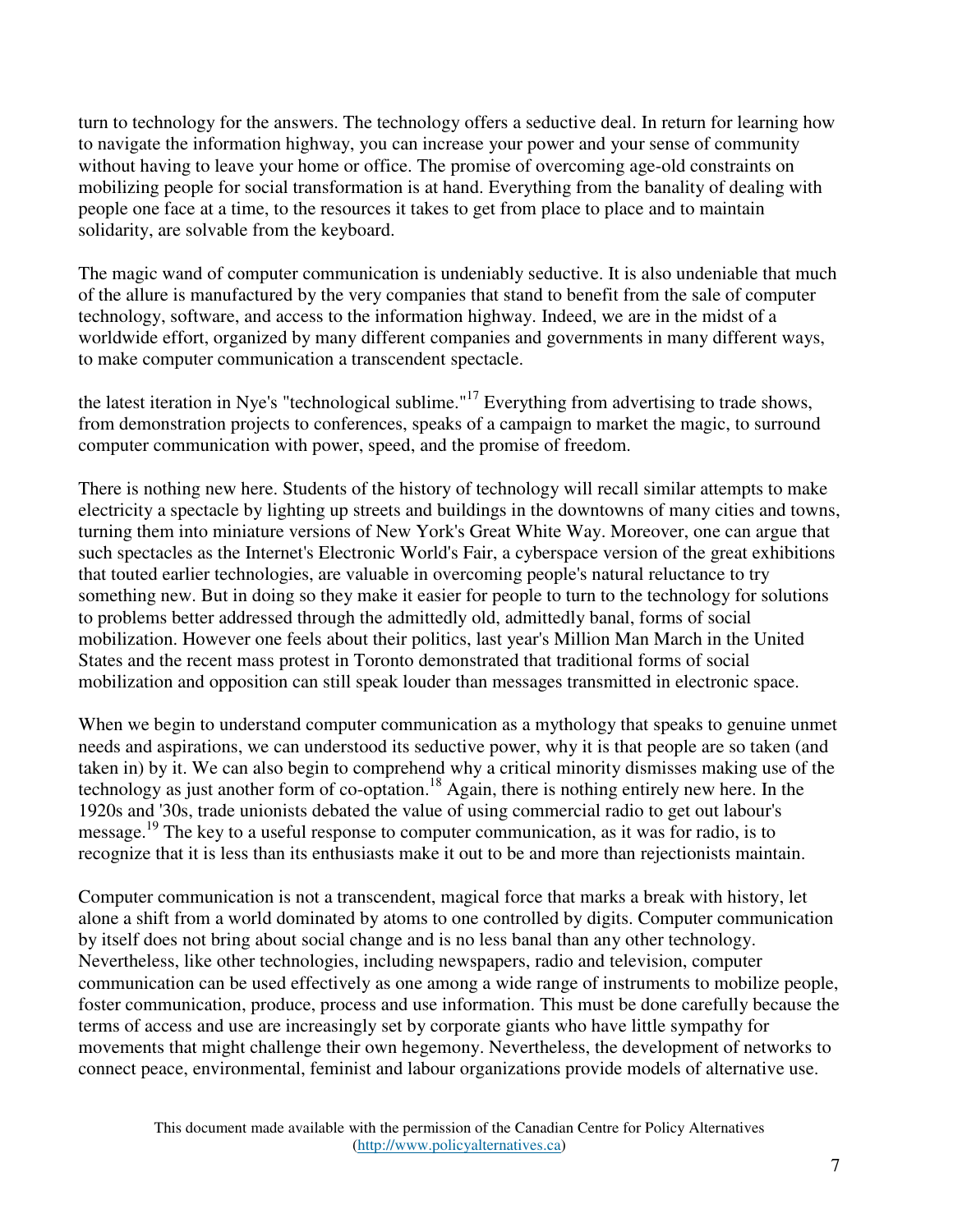So too do the admittedly embattled community computing networks or freenets that serve as a resource for cities and towns.

It is important to nurture these networks, not to complete Marx's annihilation of space with time but to enrich space, particularly those neighbourhood spaces that include our homes, schools, playgrounds and shops. The test of sustainable computing is not how fast it moves or how far it travels, but how well it deepens ties in our neighbourhoods and cities, and how meaningful are its messages. Computer communication does not signal a digital Utopia, but can, along with other equally banal organizing tools, serve as an instrument for democratic social change.

## **Notes**

- 1. Annual Davidson Dunton Lecture, Carleton University. November 1996
- 2. Bell, Daniel. (1992). "Into the 21st Century, Bleakly," The New York Times. Sunday, July 26. p. E 17
- 3. Nye, David. (1990). *Electrifying America: Social Meanings of a New Technology, 1880-1940.* Cambridge, Mass.: MIT Press, 1990; Nye, David. (1994). American Technological Sublime. Cambridge, Mass.: MIT Press.
- 4. Marx, Leo. (1965). *The Machine in the Garden: Technology and the Pastoral Ideal in America.* New York: Oxford University Press.
- 5. Stoll, Clifford. (1995). *Silicon Snake Oil: Second Thoughts on the Information Highway.* New York: Doubleday.
- 6. Barnouw, Erik. (1990). *Tube of Plenty: The Evolution of American Television (2nd rev. ed.)*. New York: Oxford University Press.; McChesney, Robert, W. (1993). Telecommunications, Mass Media, and Democracy: The Battle for Control of U.S. Broadcasting. New York: Oxford University Press, 1993.
- 7. Levi-Strauss, Claude. (1978). *Myth and Meaning: Cracking the Code of Culture.* Toronto, Ont.: University of Toronto Press; Levi-Strauss, Claude. (1987). Anthropology and Myth: Lectures, 1951-1982. Oxford: Blackwell.
- 8. MacIntyre, Alisdair. (1970). *Sociological Theory and Philosophical Analysis.* New York: Macmillan.
- 9. Gramsci, Antonio. (1971). *Selections from the Prison Notebooks* (Geoffrey Nowell Smith, Trans.). London: Lawrence and Wishart.
- 10. Barthes, Roland. (1972 (orig. 1957). *Mythologies* (Trans. by Annette Lavers). New York: The Noonday Press. p.143
- 11. Hine, Thomas. (1991). *Facing Tomorrow: What the Future Has Been, What the Future Can Be.* New York: Alfred A. Knopf.
- 12. Negroponte, Nicholas. (1995). *Being Digital*. New York: Knopf.
- 13. Nerone, John. (1987). "The mythology of the penny press." *Critical Studies in Mass Communication* 4. p. 376-404.
- 14. Schiller, Herbert. (1996). *Information Inequality: The Deepening Social Crisis in America.* New York: Routledge; Mosco, Vincent. (1996). The Political Economy of Communication: Rethinking and Renewal. London: Sage.
- 15. Stoll. (1995).